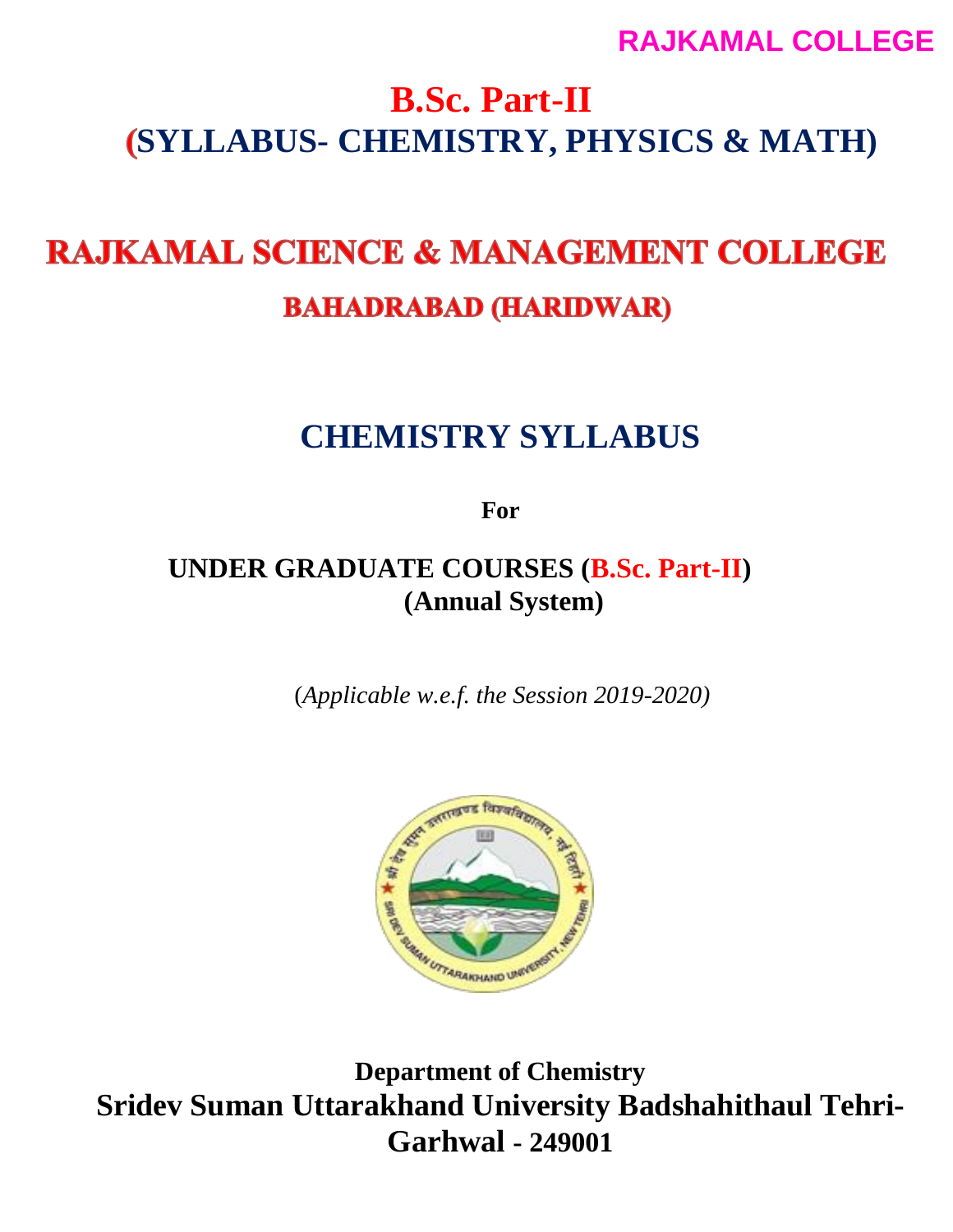# **B.Sc. (II YEAR) CHEMISTRY**

There shall be three written papers and a practical examination as follows:

| Paper | <b>Paper Code</b> | <b>Cource</b>               | <b>Max. Marks</b> | <b>Work Hrs</b> |
|-------|-------------------|-----------------------------|-------------------|-----------------|
|       | <b>CH-201</b>     | <b>Inorganic Chemistry</b>  | 50                | 60              |
| Ш     | CH-202            | <b>Organic Chemistry</b>    | 50                | 60              |
| Ш     | CH-203            | <b>Physical Chemistry</b>   | 50                | 60              |
|       | <b>CH-204</b>     | <b>Laboratory Practical</b> | 50                | 60              |
|       |                   | <b>Grand Total</b>          | 200               | 180             |

Candidate will be required to pass in Theory and Practical Separately.

# **B.Sc. – II Inorganic Chemistry Paper-I**

## **Unit – I**

**I.** Chemistry of Elements of First Transition Series:

Characteristic properties of d-block elements. Binary compounds (hydrides, carbides and oxides) of the elements of the first transition series and complexes with respect to relative stability of their oxidation states, coordination number and geometry.

**II.** Chemistry of Elements of Second and Third Transition Series: General characteristics, comparative treatment of Zr/Hf, Nb/Ta, Mo/W in respect of ionic radii, oxidation states, magnetic behavior, spectral properties and stereochemistry.

## **Unit – II**

**III.** Coordination Compounds Werner's coordination theory and its experimental verification, effective atomic number concept, chelates, nomenclature of coordination compounds, isomerism in coordination compounds, valence bond theory of transition metal complexes.

# **Unit – III**

**IV.** Chemistry of Lanthanide Elements Electronic structure, oxidation states and ionic radii and lanthanide contraction, complex formation, occurrence and isolation, ceric ammonium sulphate and its analytical uses.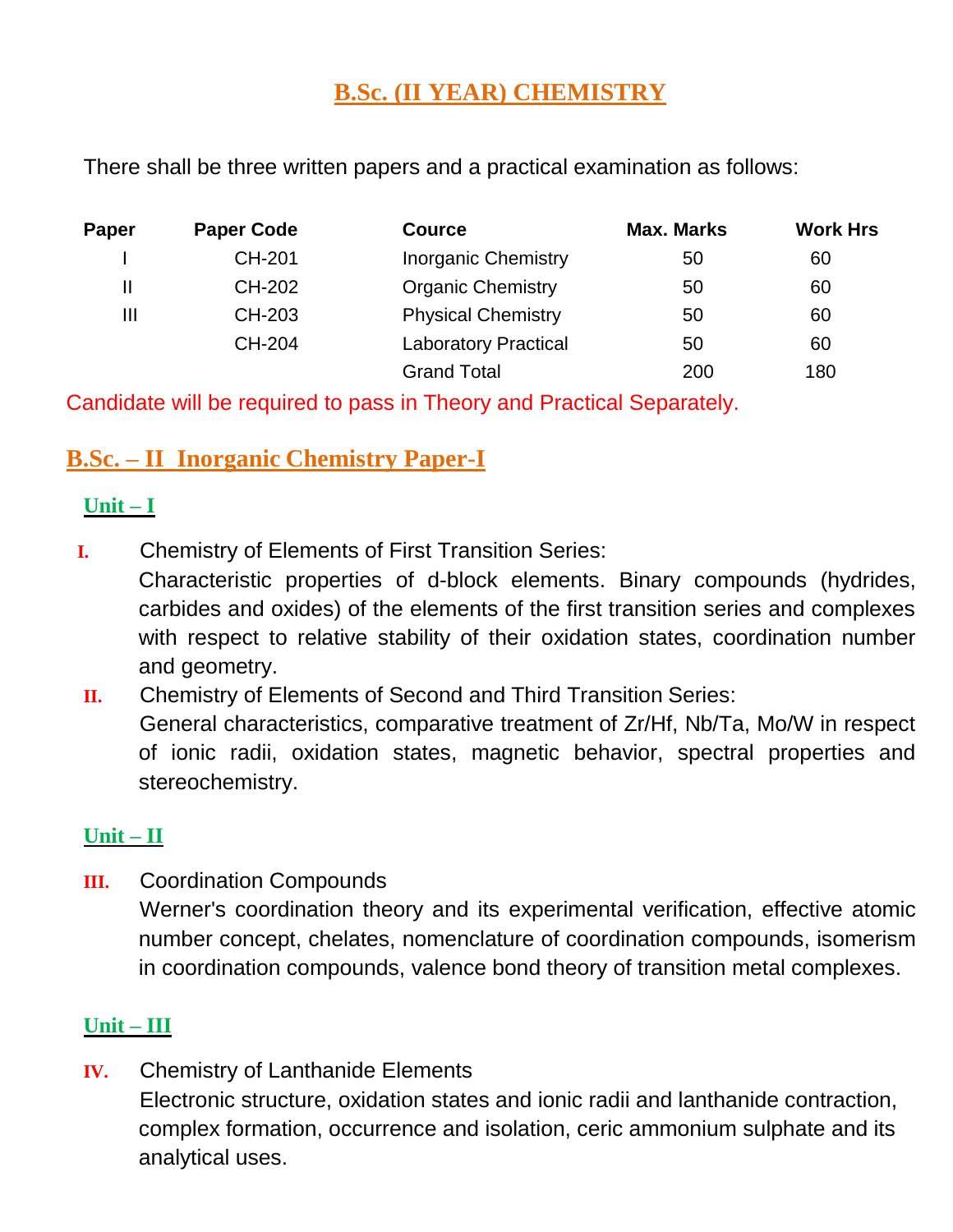**V.** Chemistry of Actinides Electronic configuration, oxidation states and magnetic properties, chemistry of separation of Np, Pu and Am from U.

# **Unit – IV**

**VI.** Oxidation and Reduction Electrode potential, electrochemical series and its applications, Principles involved in the extraction of the elements.

# **Unit - V**

**VII.** Acids and Bases

Arrhenius, Bronsted-Lowry, the Lux-Flood, solvent system and Lewis concept of acids and bases.

**VIII.** Non-aqueous Solvents Physical properties of a solvent, types of solvents and their general characteristics, Reactions in non-aqueous solvents with reference to liquid NH<sup>3</sup> and Liquid SO2.

# **Chemistry Paper-II (Organic Chemistry)**

# **Unit – I**

**I.** Electromagnetic Spectrum Absorption Spectra

Ultraviolet (UV) absorption spectroscopy – absorption laws (Beer-Lambert law), molar absroptivity, presentation and analysis of UV spectra, types of electronic transitions, effect of conjugation. Concept of chromophore and auxochrome, Bathochromic, hypsochromic, hyperchromic and hypochromic shifts. U.V. spectra of conjugated enes and enones.

Infrared (I.R.) absorption spectroscopy – molecular vibrations, Hooke's law, selection rules, intensity and position of I.R. bands, measurement of I.R. spectrum, finger print region, characteristic absorptions of various functional groups and interpretation of I.R. spectra of simple organic compounds.

# **Unit – II**

**II.** Alcohols

Classification and nomenclature, Monohydric alcohols – nomenclature, methods of formation by reduction of Aldehydes, Ketones, Carboxylic acids and Esters,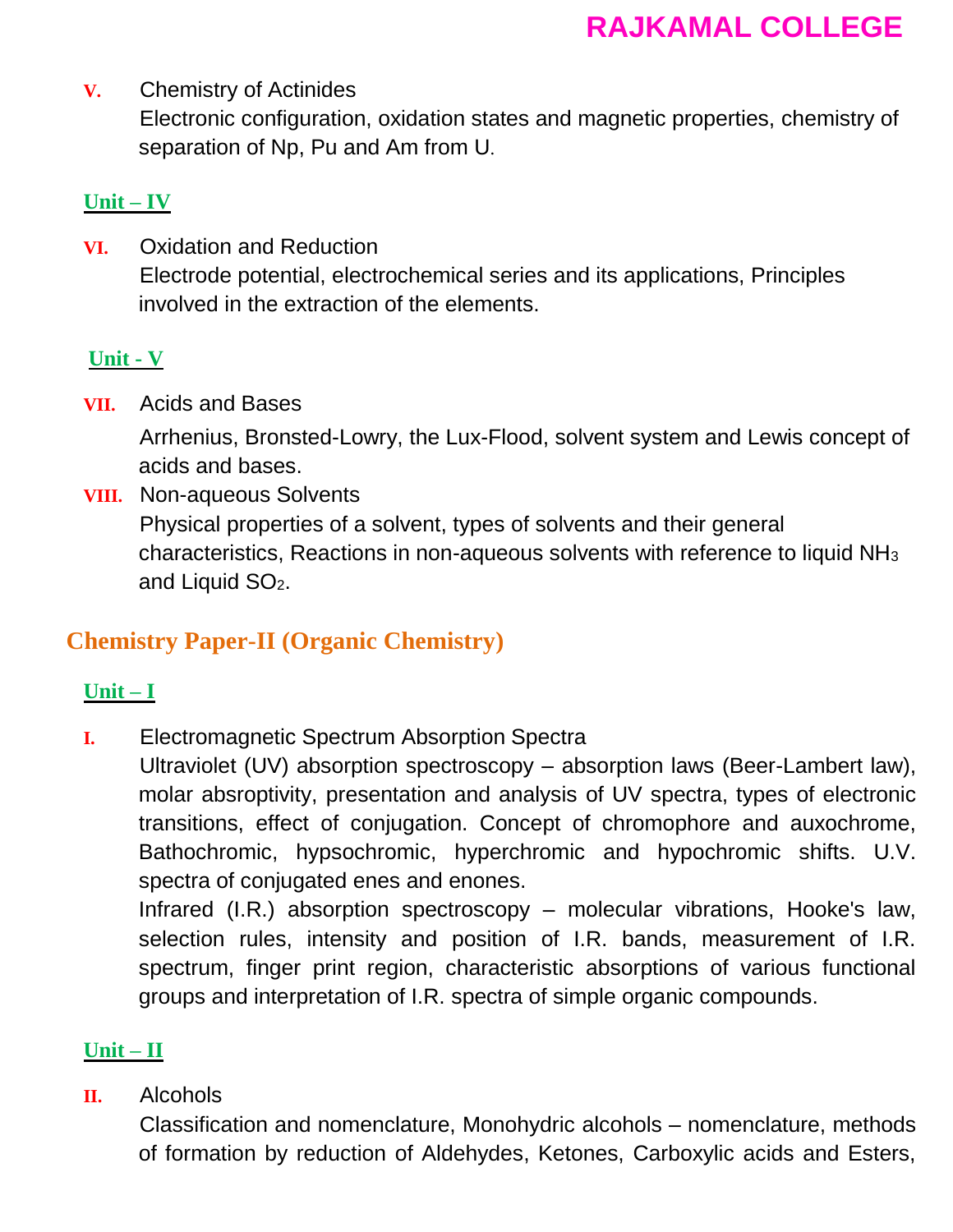Hydrogen bonding, Acidic nature, Reactions of alcohols.

Dihydric alcohols - – nomenclature, methods of formation, chemical reactions of vicinal glycols, oxidative cleavage [Pb(OAc)4 and HIO4] and pinacol- pinacolone rearrangement.

Trihydric alcohols - nomenclature, methods of formation, chemical reactions of glycerol.

**III.** Phenols:

Nomenclature, structure and bonding, preparation of phenols, physical properties and acidic character, Comparative acidic strengths of alcohols and phenols, resonance stabilization of phenoxide ion. Reactions of phenols – electrophilic aromatic substitution, acylation and carboxylation. Mechanisms of Fries rearrangement, Claisen rearrangement, Gatterman syntheis, Hauben-Hoesch reaction, Lederer-Manasse reaction and Reimer-Tiemann reaction.

# **Unit – III**

**IV.** Ethers and Epoxides

Nomenclature of ethers and methods of their formation, physical properties, Chemical reactions – cleavage and autoxidation, Ziesel's method. Synthesis of epoxides, Acid and base-catalyzed ring opening of epoxides, orientation of epoxide ring opening, reactions of Grignard and organo lithium reagents with epoxides.

**V.** Aldehydes and Ketones:

Nomenclature and structure of the carbonyl groups, synthesis of aldehydes and ketones with particular reference to the synthesis of aldehydes from acid chlorides, synthesis of aldehydes and ketones uses 1, 3-dithianes, synthesis of ketones from nitrites and from carboxylic acids, Physical properties. Mechanism of nucleophilic additions to carbonyl group with particular emphasis on benzoin, aldol, Perkin and Knoevenagel condensations, Condensation with ammonia and its derivatives. Wittig reaction, Mannich reaction.

Use of acetals as protecting group, Oxidation of aldehydes, Baeyer-Villiger oxidation of Ketones, Cannizzaro reaction, MPV, Clemmensen, Wolff-Kishner, LiAlH<sup>4</sup> and NaBH<sup>4</sup> reductions. Halogenation of enolizable ketones, An introduction to O, P unsaturated aldehydes and Ketones.

# **Unit – IV**

**VI.** Carboxylic Acids: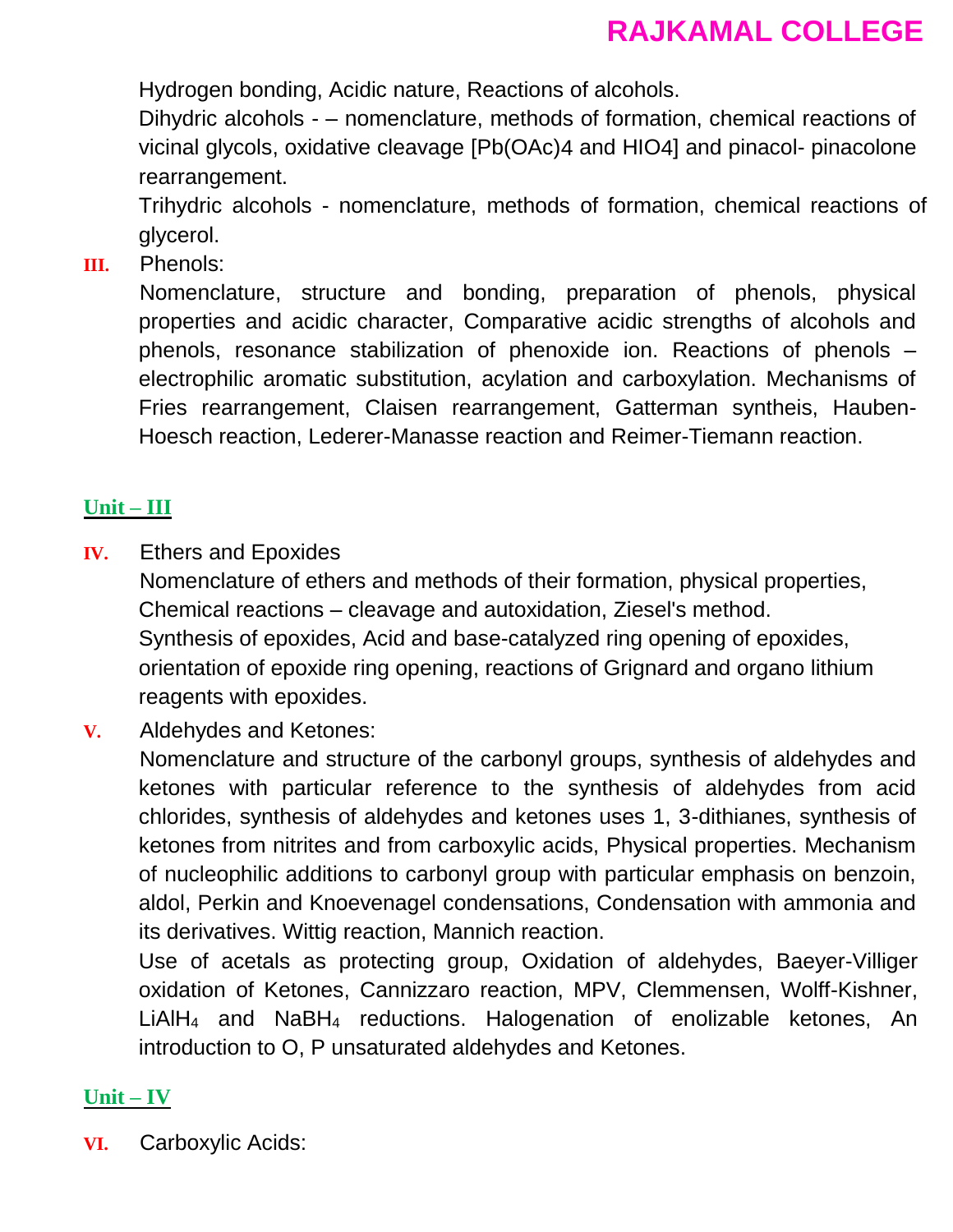Nomenclature, structure and bonding, physical properties, acidity of carboxylic acids, effects of substituents on acid strength, Preparation of carboxylic acids, Reactions of carboxylic acids, Hell-Volhard-Zelinsky reaction, Synthesis of acid chlorides, esters and amides, Reduction of carboxylic acids, Mechanism of decarboxylation. Methods of formation and chemical reactions of halo acids, Hydroxy acids: malic, trartaric and citric acids. Methods of formation and chemical reactions of unsaturated monocarboxylic acids. Dicarboxylic acids: methods of formation and effect of heat and dehydrating agents.

## **VII.** Carboxylic Acid Derivatives

Structure and nomenclature of acid chlorides, esters, amides (urea) and acidanyhydrides. Relative stability of acyl derivatives, Physical properties, interconversion of acid derivatives by nucleophilic acyl substitution. Preparation of carboxylic acid derivatives, chemical reaction. Mechanisms of esterificaton and hydrolysis (acidic and basic)

#### **Unit - V**

**VIII.** Organic Compounds of Nitrogen:

Preparation of nitroalkanes and nitroarenes, Chemical reactions of nitroalkanes. Mechanisms of nuclephilc substitution in nitroarenes and their reductions in acidic, neutral and alkaline media, Picric acid.

Halonitroarenes: reactivity, Structure and nomenclature of amines, physical properties, Stereochemistry of amines, Separation of a mixture of primary, secondary and tertiary amines. Structural features effecting basicity of amines. Amine salts as phase-transfer catalysts, Preparation of alkyl and aryl amines (reduction of nitro compounds, nitrities), reductive amination of aldehydic and ketonic compounds, Gabriel-phthalimide reaction, Hofmann-bromamide reaction. Reactions of amines, electrophilic aromatic substitution in aryl amines, reactions of amines with nitrous acid. Synthetic transformations of aryldiazonium salts, azo coupling.

# **Physical Chemistry Paper-III**

## **Unit – I**

**I.** Thermodynamics – I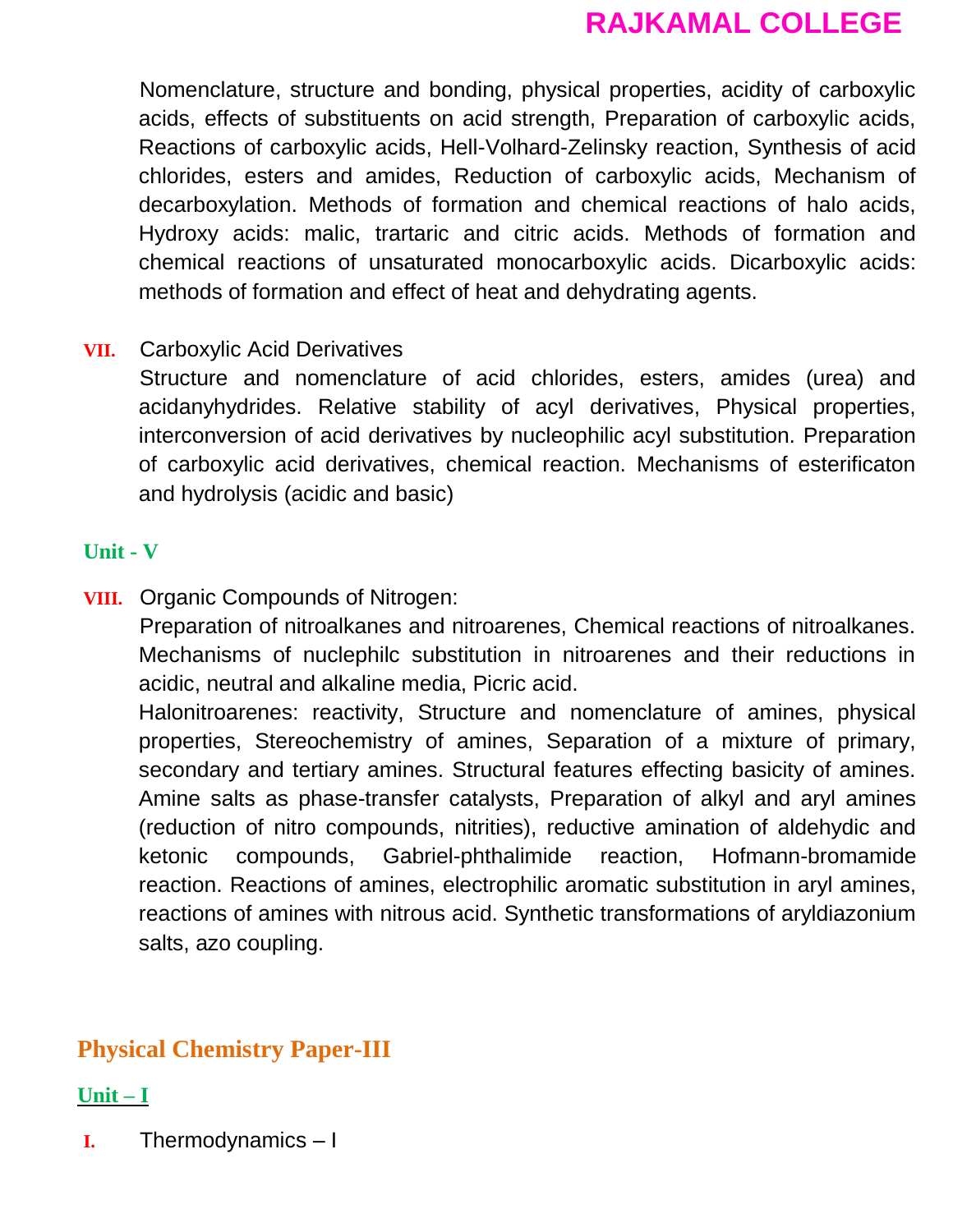Definitions of thermodynamic terms: System, surroundings etc. types of systems, intensive and extensive properties, State and path functions and their differentials, Thermodynamic processes, concept of heat and work.

First Law of Thermodynamics: Statement, definition of internal energy and enthalpy, Heat capacity, heat capacities at constant volume and pressure and their relationship, Joule's law – Joule-Thomson coefficient and inversion temperature. Calculation of w, q,  $\Box U$  &  $\Box H$  for the expansion of ideal gases under isotheral and adiabatic conditions for reversible process.

Thermochemistry: Standard state, standard enthalpy of formation – Hess's Law of heat summation and its applications, Heat of reaction at constant pressure and at constant volume, Enthalpy of neutralization, Bond dissociation energy and its calculation from thermochemical data, temperature dependence of enthalpy, Kirchhoff's equation

## **Unit – II**

**II.** Thermodynamics – II

Second Law of Thermodynamics: Need for the law, different statements of the law, Cornot's cycle and its efficiency, Carnot's theorem. Thermodynamic scale of temperature.

Concept of entropy: Entropy as a state function, entropy as a function of V & T, entropy as a function of P & T, entropy change in physical change, clausius inequality, entropy as criteria of spontaneity and equilibrium, Equilibrium change in ideal gases and mixing of gases.

Gibbs and Helmholtz functions: Gibbs function (G) and Helmhotz function (A) as thermodynamic quantities, A & G as criteria for thermodynamic equilibrium and spontaneity, their advantage over entropy change, Variation of G and A with P, V and T.

Third Law of Thermodynamics: Nernst heat theorem, statement and concept of residual entropy. Nernst distribution law – thermodynamic derivation, applications.

# **Unit - III**

## **III.** Chemical Equilibrium

Equilibrium constant and free energy, Thermodynamic derivation of law of mass action, Le Chatelier's principle. Reaction isotherm and reaction isochore – Clapeyron-clausius equation and its applications.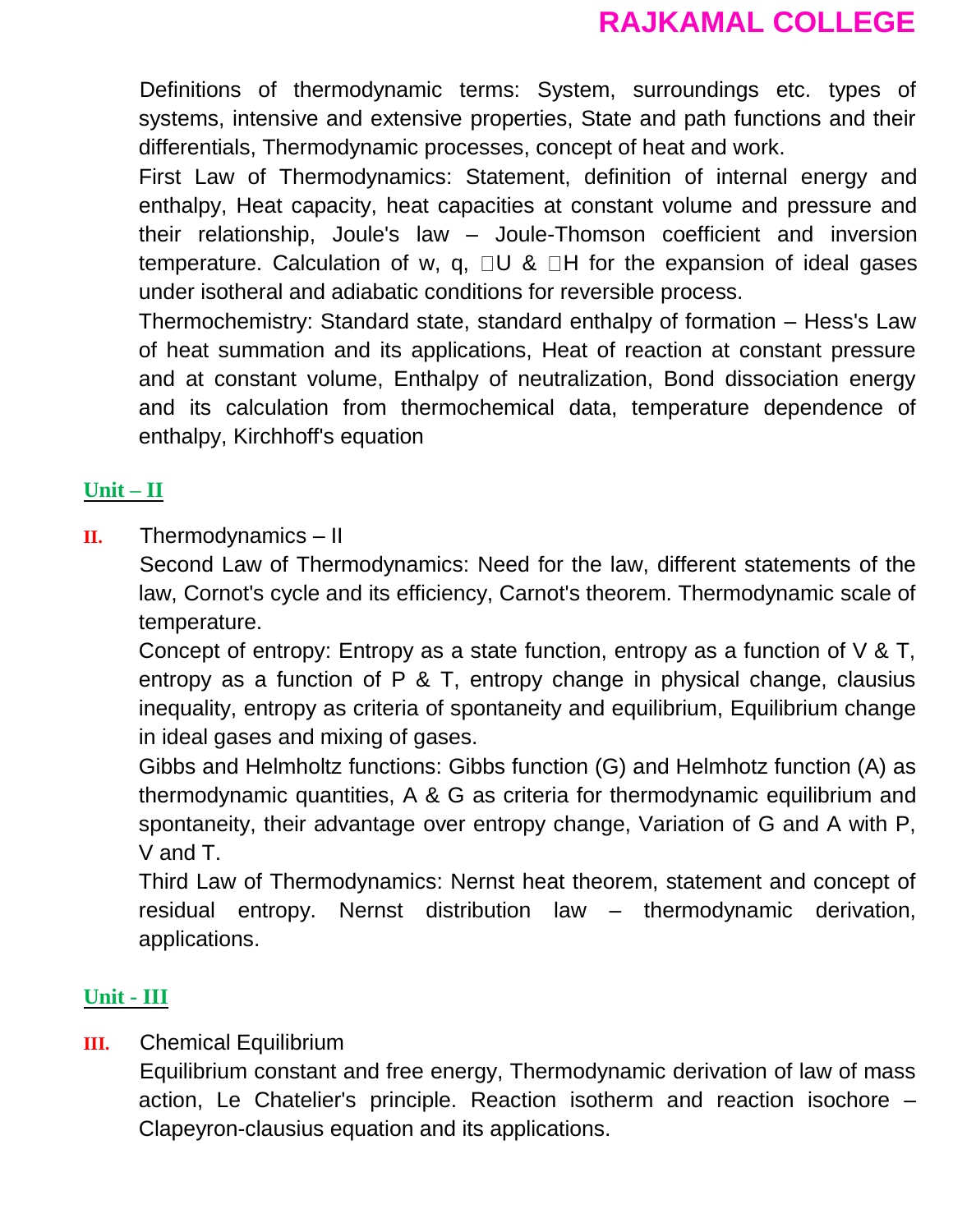#### **Unit – IV**

**IV.** Electrochemistry – I:

Electrical transport: Conduction in metals and in electrolyte solutions, specific conductance molar and equivalent conductance, measurement of equivalent conductance, variation of molar equivalent and specific conductance with dilution.

Migration of ions and Kohlrausch's law, Arrhenius theory of electrolyte dissociation and its limitations, weak and strong electrolytes, Ostwald's dilution law its uses and limitations, Debye-Huckel-Onsager's equation for strong electrolytes (elementary treatment only),

Transport number, definition and determination by Hittorf's method and moving boundary method.

Applications of conductivity measurements: determination of degree of dissociation, determination of  $K_a$  of acids, determination of solubility product of a sparingly soluble salt, conductometric titrations.

**V.** Solutions:

Liquid – Liquid mixtures- Ideal liquid mixtures, Raoult's and Henry's law, Nonideal system- azeotropes  $-$  HCl-H<sub>2</sub>O and ethanol  $-$  water systems. Partially miscible liquids- Phenol – water, trimethylamine – water, nicotine-water systems, Immiscible liquids, steam distillation.

## **Unit – V**

**VI.** Electrochemistry – II:

Types of reversible electrodes – gas-metal ion, metal-ion, metal-insoluble salt anion and redox electrodes, Electrode reactions, Nernst equation, derivation of cell E.M.F. and single electrode potential, strandard hydrogen electrodereference electrodes and their applications, standard electrode potential, sign conventions, electrochemical series and its significance.

Electrolytic and Galvanic cells–reversible and irreversible cells, conventional representation of electrochemical cells, EMF of a cell and its measurements, Computation of cell EMF, Calculation of thermodynamic quantities of cell reactions (QG, QH and K) Concentration cell with and without transport, liquid junction potential, application of concentration cells, valency of ions, solubility product and activity coefficient, potentiometric titrations.

Definition of pH and pK<sub>a</sub>, determination of pH using hydrogen, quinhydrone and glass electrodes, by potentiometric methods, Buffers – Mechanism of buffer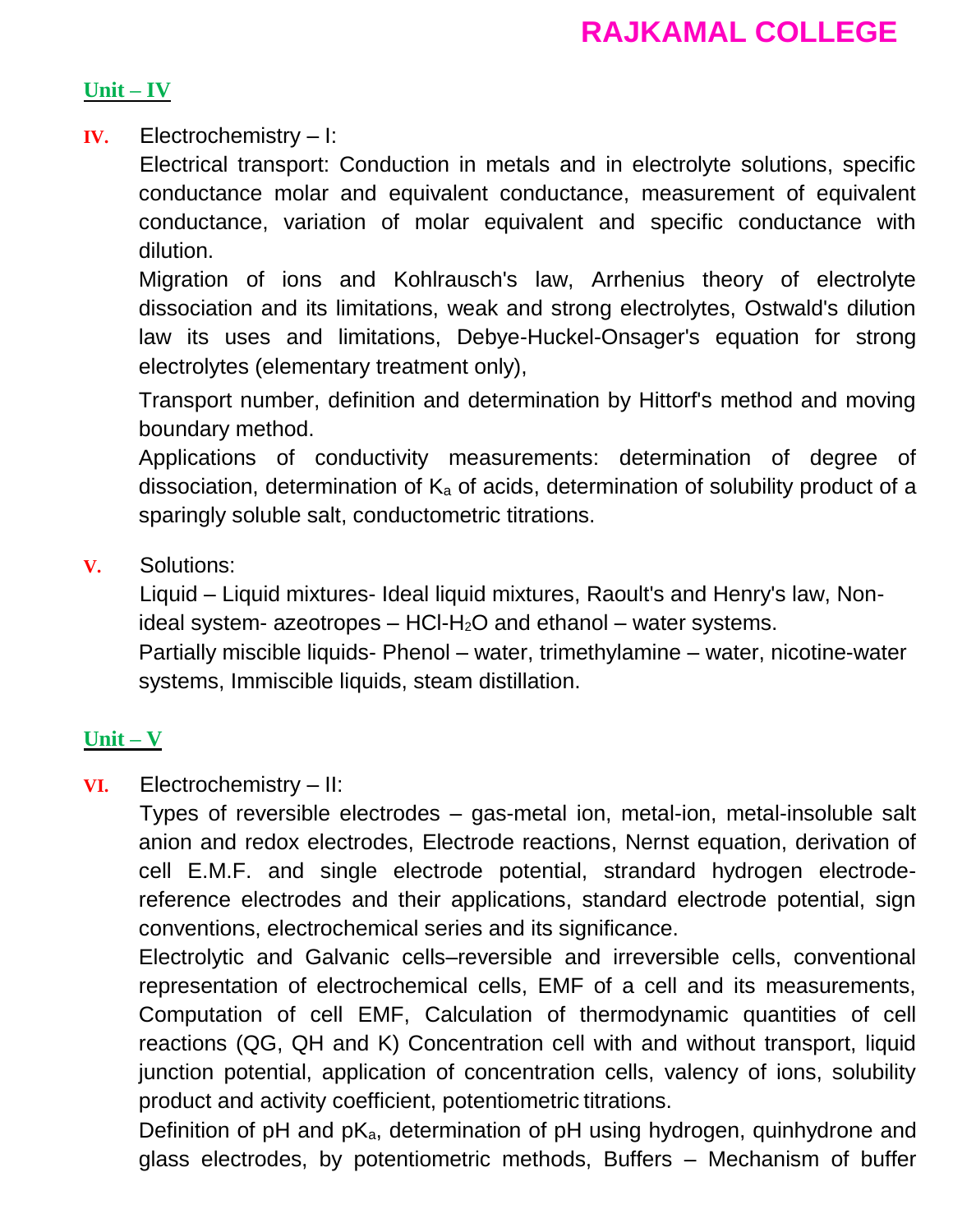action, Henderson- Hazel equation, application of buffer solution, Hydrolysis of salts

**VII.** Phase Equilibrium:

Statement and meaning of the terms-phase, component and degree of freedom, derivation of Gibb's phase rule, phase equilibria of one component systemwater, ' $CO<sub>2</sub>$ ' and 'S' systems Phase equilibria of two component system – solid liquid equilibria simple eutectic – Bi-Cd, Pb-Ag systems, desilverisation of lead. Solid solutions – compound formation with congruent melting point (Mg-Zn) and incongruent melting point,  $(FeCl<sub>3</sub>-H<sub>2</sub>O)$  and  $(CuSO<sub>4</sub>-H<sub>2</sub>O)$  system

# **B.Sc. – Part II (Chemistry Laboratory Practical)**

At least three practical from each specialization should be carried out.

# **Inorganic Chemistry:**

**I.** Calibration of fractional weights, pipettes and burettes, Preparation of standard solutions, Dilution – 0.1 M to 0.001 M solutions.

Quantitative Analysis:

- **II.** Volumetric Analysis:
	- **(a)** Determination of acetic acid in commercial vinegar using NaOH.
	- **(b)** Determination of alkali content antacid tablet using HCl.
	- **(c)**Estimation of calcium content in chalk as calcium oxalate by permanganometry.
	- **(d)** Estimation of hardness of water by EDTA.
	- **(e)**Estimation of ferrous and ferric by dichromate method.
	- **(f)**Estimation of copper using thiosulphate.
	- **III.** Gravimetric Analysis: Analysis of Cu as CuSCN and Ni as Ni (dimethylgloxime).

# **Organic Chemistry**

Laboratory Techniques

- **IV.** A. Thin Layer Chromatography Determination of Rf values and identification of organic compounds:
	- **(a)** Separation of green leaf pigments (spinach leaves may be used).
	- **(b)** Preparation of separation of 2, 4-dinitrophenylhydrazones of acetone, 2-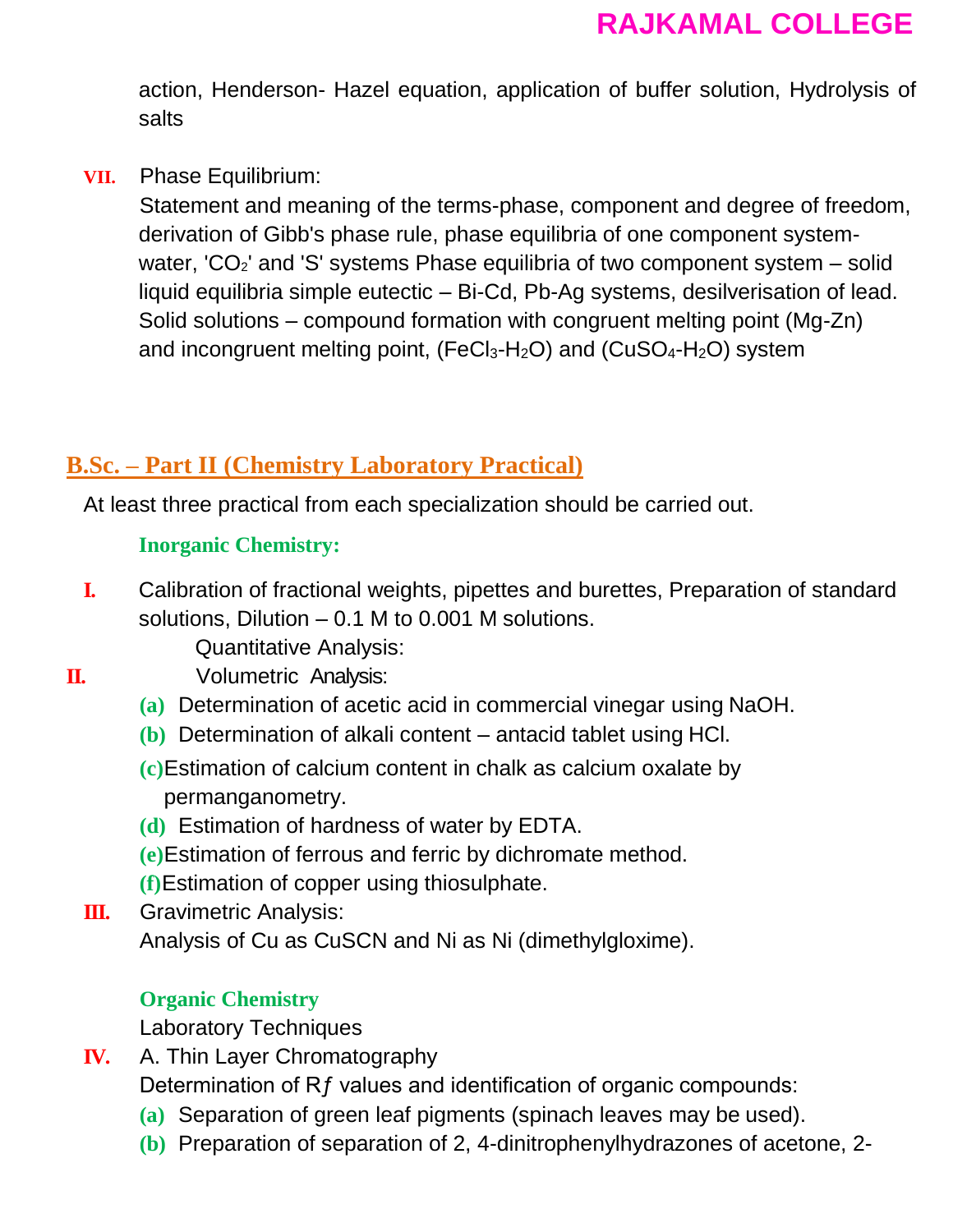butanone, hexan- 2, and 3-one using toluene and light petroleum (40:60) **(c)**Separation of a mixture of dyes using cyclohexane and ethyl acetate (8.5:1.5).

**V.** B. Paper Chromatography: Ascending and Circular Determination of Rf values and identification of organic compounds: **(a)**Separation of a mixture of phenylalanine and glycine, Alanine and aspartic acid, Leucine and glutamic acid, Spray reagent – ninhydrin.

**(b)** Separation of a mixture of D, L – alanine, glycine, and L-Leucine using *n*butanol: acetic acid:water (4:1:5), Spray reagent – ninhydrin.

**(c)** Separation of monosaccharide – a mixture of D-galactose and D-fructose using n- butanol:acetone:water (4:5:1), spray reagent – aniline hydrogen phthalate.

**VI.** Qualitative Analysis:

Identification of an organic compound through the functional group analysis, determination of melting point and preparation of suitable derivatives.

# **Physical Chemistry**

- **VII.** Transition Temperature
	- **1.** Determination of the transition temperature of the given substance by thermometric

/dialometric method (e.g.  $MnCl<sub>2</sub>$ .4H<sub>2</sub>O/SrBr<sub>2</sub>.2H<sub>2</sub>O).

# **VIII.** Phase Equilibrium

**2.** To study the effect of a solute (e.g. NaCl, succinic acid) on the critical solution temperature of two partially miscible liquids (e.g. phenol-water system) and to determine the concentration of that solute in the given phenol-water system.

**3.** To construct the phase diagram of two components (e.g. diphenylamine – benzophenone) system by cooling curve method.

# **IX.** Thermochemistry

**1.**To determine the solubility of benzoic acid at different temperatures and to determine QH of the dissolution process.

**2.**To determine the enthalpy of neutralization of a weak acid/weak base versus strong base/strong acid and determine the enthalpy of ionization of the weak acid/weak base.

**3.** To determine the enthalpy of solution of solid calcium chloride and calculate the lattice energy of calcium chloride from its enthalpy data using Born Haber Cycle.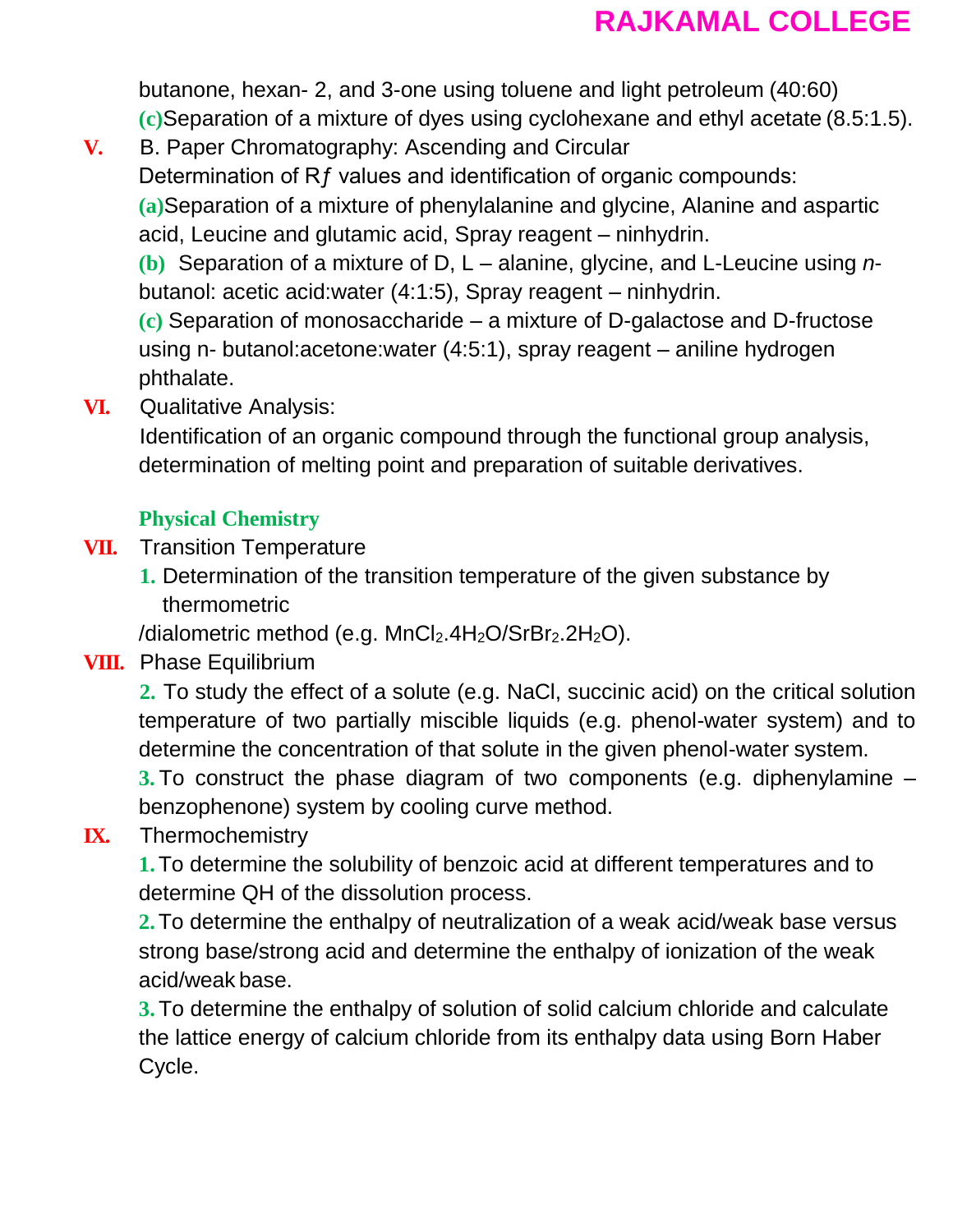# **RAJKAMAL SCIENCE & MANAGEMENT COLLEGE BAHADRABAD (HARIDWAR)**

# **MATHEMATICS SYLLABUS**

**For**

# **UNDER GRADUATE COURSES (B.Sc. Part-II) (Annual System)**

(*Applicable w.e.f. the Session 2019-2020)*



**Department of Mathematics**

**Sridev Suman Uttarakhand University Badshahithaul Tehri-**

**Garhwal - 249001**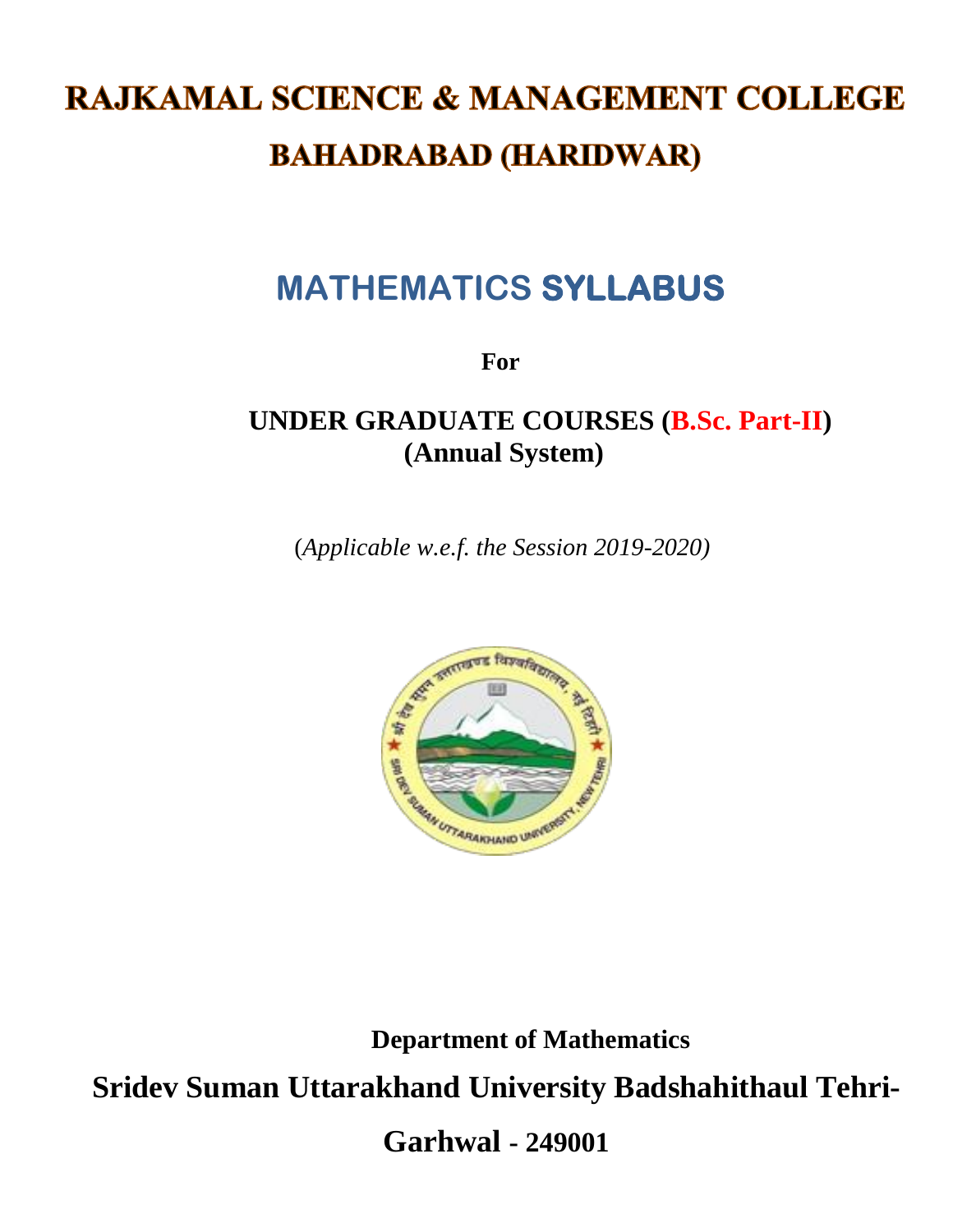# **B.Sc. IInd Year MATHEMATICS**

**NOTE**: The question paper consists of three sections A, B and C. Section A will consists 15 objective type questions (all compulsory), each of marks 1. Section B will consist 10 short answered questions in which 5 to be answered, each of marks 4. Section C will consist of 8 long answered questions in which 5 to be answered each of marks 6.

# **PAPER-1** SUBJECT CODE: BM-201

# **COURSE TITLE: Differential Equations**

- **I.** First order exacts differential equations. Integrating factors. Rules to find an integrating factor. First order higher degree equations solvable for X, Y, P methods for solving higher order differential equations.
- **II.** Basic theory of linear differential equations. Wronskian and its properties. Solving a differential equation by reducing its order
- **III.** Linear homogenous equations with constant coefficients. Linear non homogenous equations, the method of variations of parameters.
- **IV.** The Cauchy-Euler equation. Simultaneous differential equations. Total differential equations.
- **V.** Order and degree of partial differential equations. Conept of linear and nonlinear partial differential equations. Formation of first order partial differential equations. Linear partial differential equations of first order. Lagrange's method. Charpit's method.

#### **BOOKS RECOMMENDED**:

- **1.** M.Shepley l. Ross. Differential equation 3rd Ed. John wiley & Sons, 1984.
- **2.** I. Sneddon. Elements of partial differential equations. McGraw- Hill. International edition 1967.

# **PAPER-II SUBJECT CODE: BM-202**

# **COURSE TITLE: Real Analysis**

**I.** Finite and infinite sets. Examples of countable and uncountable sets. Real line. Bounded sets. Suprema and Infima. Completeness property of R. Archimedean property of R. Intervals. Concepts of cluster points and statement of Bolzano-Weierstrass theorem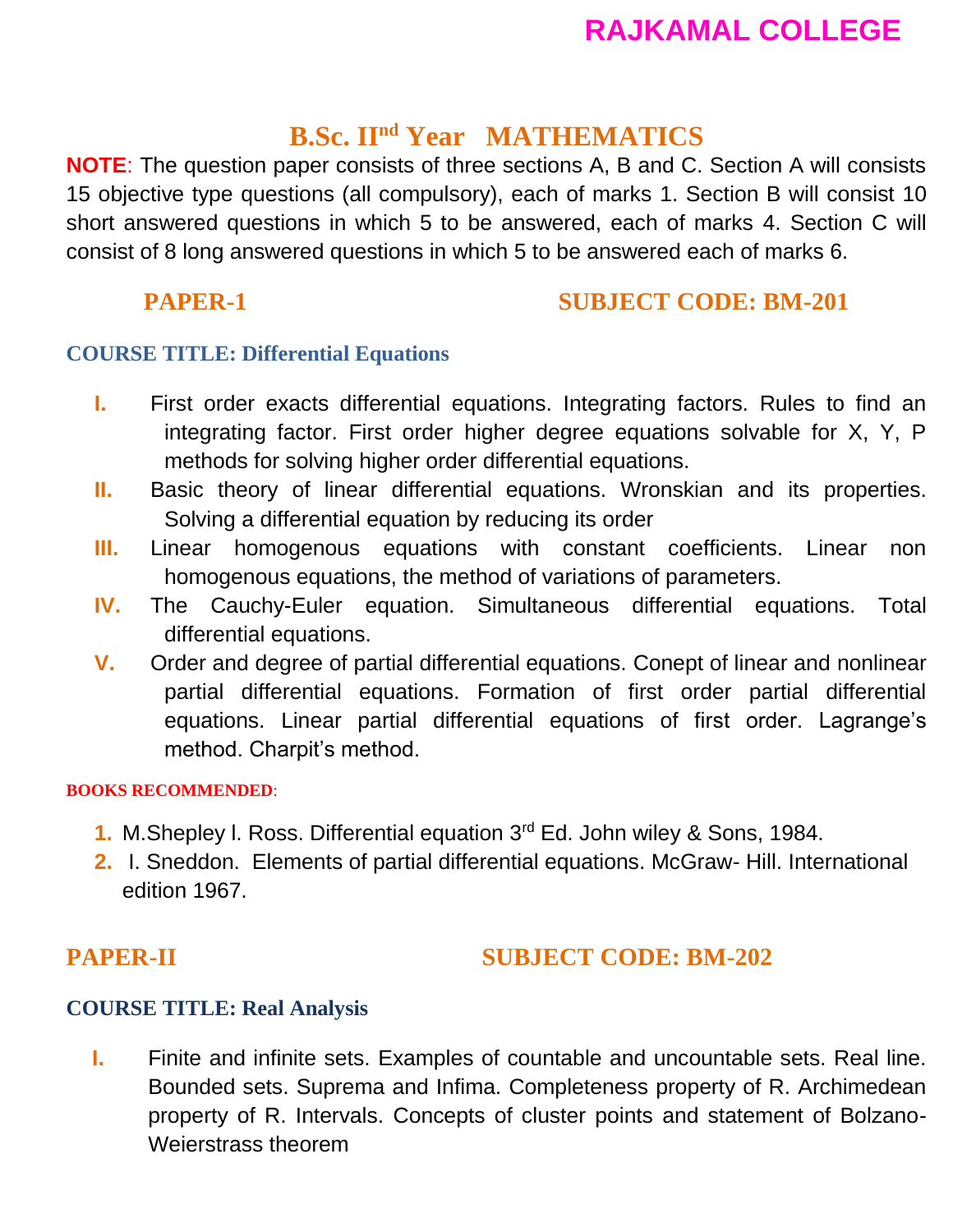- **II.** Real sequence. Bounded sequence. Cauchy convergence criterion for sequences. Cauchy's theorem on limits. Order preservations and squeeze theorem. Monotone sequences and their convergence. Monotone convergence theorem without proof.
- **III.** Infinite series. Cauchy convergence criterion for series. Positive terms series. Geometric series. Comparison test. Convergence of P-series, root test. Ratio test. Alternating series. Leibnitz's test (test of convergence without proof). Definitions and examples of absolute and conditional convergence.
- **IV.** Rolle's theorem. Mean Value theorem. Taylor's theorem with Lagrange's and Cauchy's forms of remainder. Taylor's series. Maclaurin's series of sin X, cos X,  $e^x$ ,  $log(1+X)$ ,  $(1+X)^m$ .
- **V.** Sequences and series of function. Point wise and uniform convergence. Mn-test. M-test. Statement of the results about uniform convergence and inerrability and differentiability of function. Power series and radius of convergence.

#### **BOOKS RECOMMENDED:**

- **1.** T.M. Apostol, Calculus (vol 1), John Wiley & Sons (Asia) P.Ltd. 2002.
- **2.** R. G. Bartle & D. R. Sherbert. Introduction to Real Analysis,), John Wiley & Sons (Asia) P.Ltd. 2002
- **3.** K.A.Ross. Elementary Analysis- The Theory of Calculus Series- Undergraduate Text in Mathematics, Springer Verlag, 2003.
- **4.** Text in Mathematics, Springer Verlag, 2003

# **PAPER-III SUBJECT CODE: BM-203**

#### **COURSE TITLE: Advance Algebra**

- **I.** Cayley's theorem. Normalize & center of a group
- **II.** Normal sub groups & their properties. Simple group.
- **III.** Rings, Various types of rings. Subrings, properties of rings.
- **IV.** Ideals, Principal ideal ring. Quotient rings. Characteristics of a ring
- **V.** Integral Domain, Field, Skew field: Examples & its characterizations.

#### **BOOKS RECOMMENDED**:

- **1.** John B.Fraleigh, A first course in Abstract Algebra, 7<sup>th</sup> Edition Pearson, 2002.
- **2.** Joseph A. Gallian, Contemporary Abstract Algebra, 4<sup>th</sup> Edition Narosa, 1999.
- **3.** Khanna & Bhambhari, A course in Abstract Algebra, 4<sup>th</sup> Edition, Vikas Pb. 2006.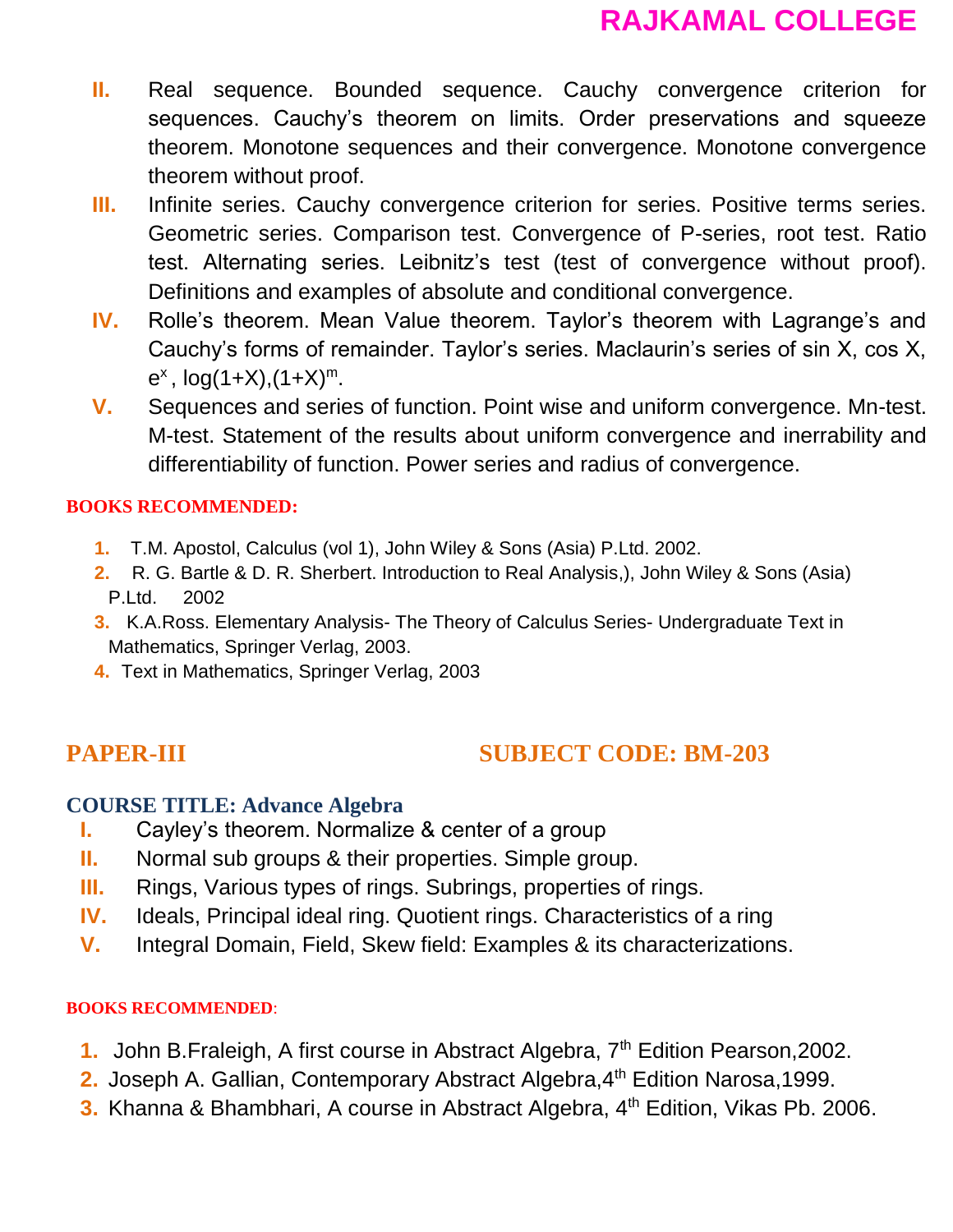# **RAJKAMAL SCIENCE & MANAGEMENT COLLEGE**

# **BAHADRABAD (HARIDWAR)**

# **PHYSICS SYLLABUS**

**For**

# **UNDER GRADUATE COURSES (B.Sc. Part-II) (Annual System)**

(*Applicable w.e.f. the Session 2019-2020)*



**Department of Physics**

# **Sridev Suman Uttarakhand University Badshahithaul Tehri-Garhwal – 249001**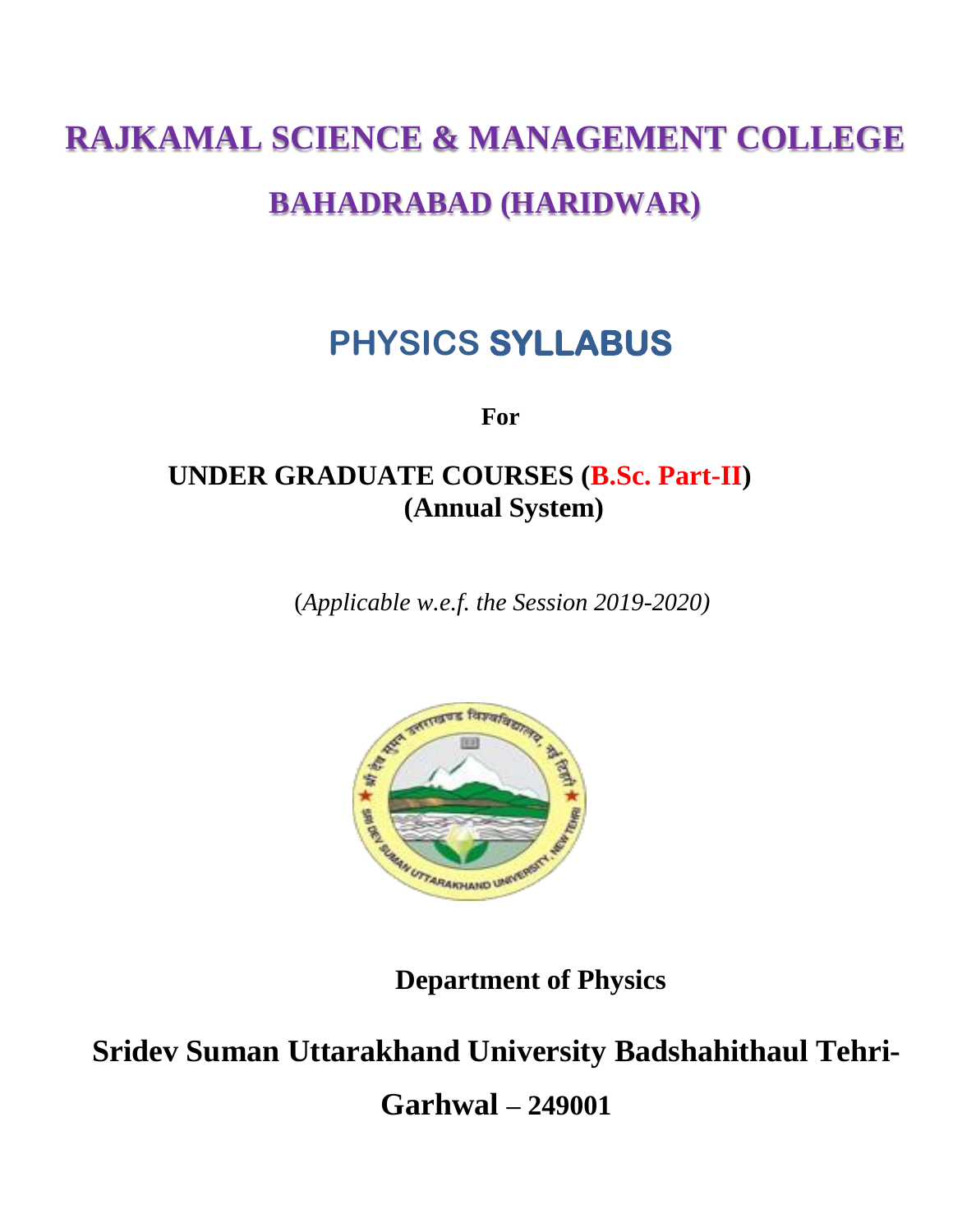# **PAPER-I: THERMAL PHYSICS AND STATISTICAL MECHANICS**

#### **UNIT I: Thermodynamical concept and First Law of Thermodynamics:**

Thermodynamic Description of system, Equilibrium and thermodynamic variables of a system, Zeroth Law of thermodynamics and temperature. First law and internal energy, conversion of heat into work, Various Thermodynamical Processes, Applications of First Law: General Relation between CP& CV, Work Done during Isothermal and Adiabatic Processes, Compressibility & Expansion Coefficient,

#### **UNIT II: Second and Third Law of Thermodynamics:**

Inadequacy of first law of thermodynamics, Reversible & irreversible processes, Principle of heat engine and refrigerator, Second law of thermodynamics & Entropy, Carnot's cycle & theorem, Entropy changes in reversible & irreversible processes, Entropy-temperature diagrams, Third law of thermodynamics, Unattainability of absolute zero.

#### **UNIT III: Thermodynamic Potentials:**

Enthalpy, Gibbs free energy, Helmholtz and Internal Energy functions, Maxwell's relations & applications - Joule-Thompson Effect, Clausius- Clapeyron Equation, Expression for  $(C_P - C_V)$ ,  $C_P/C_V$ , TdS equations.

#### **UNIT IV: Kinetic Theory of Gases:**

Derivation of Maxwell's law of distribution of velocities and its experimental verification, mean free path (Zeroth Order), Transport Phenomena: Viscosity, Conduction and Diffusion (for vertical case), Law of equipartition of energy (no derivation) and its applications to specific heat of gases; mono-atomic and diatomic gases.

#### **UNIT V: Theory of Radiation:**

Blackbody radiation, Spectral distribution, Concept of Energy Density, Derivation of Planck's law, Deduction of Wien's distribution law, Rayleigh-Jeans Law, Stefan Boltzmann Law and Wien's displacement law from Planck's law.

#### **Reference Books:**

• Thermal Physics, S. Garg, R. Bansal and C. Ghosh, 1993, Tata McGraw-Hill.

• A Treatise on Heat, Meghnad Saha, and B. N. Srivastava, 1969, Indian Press.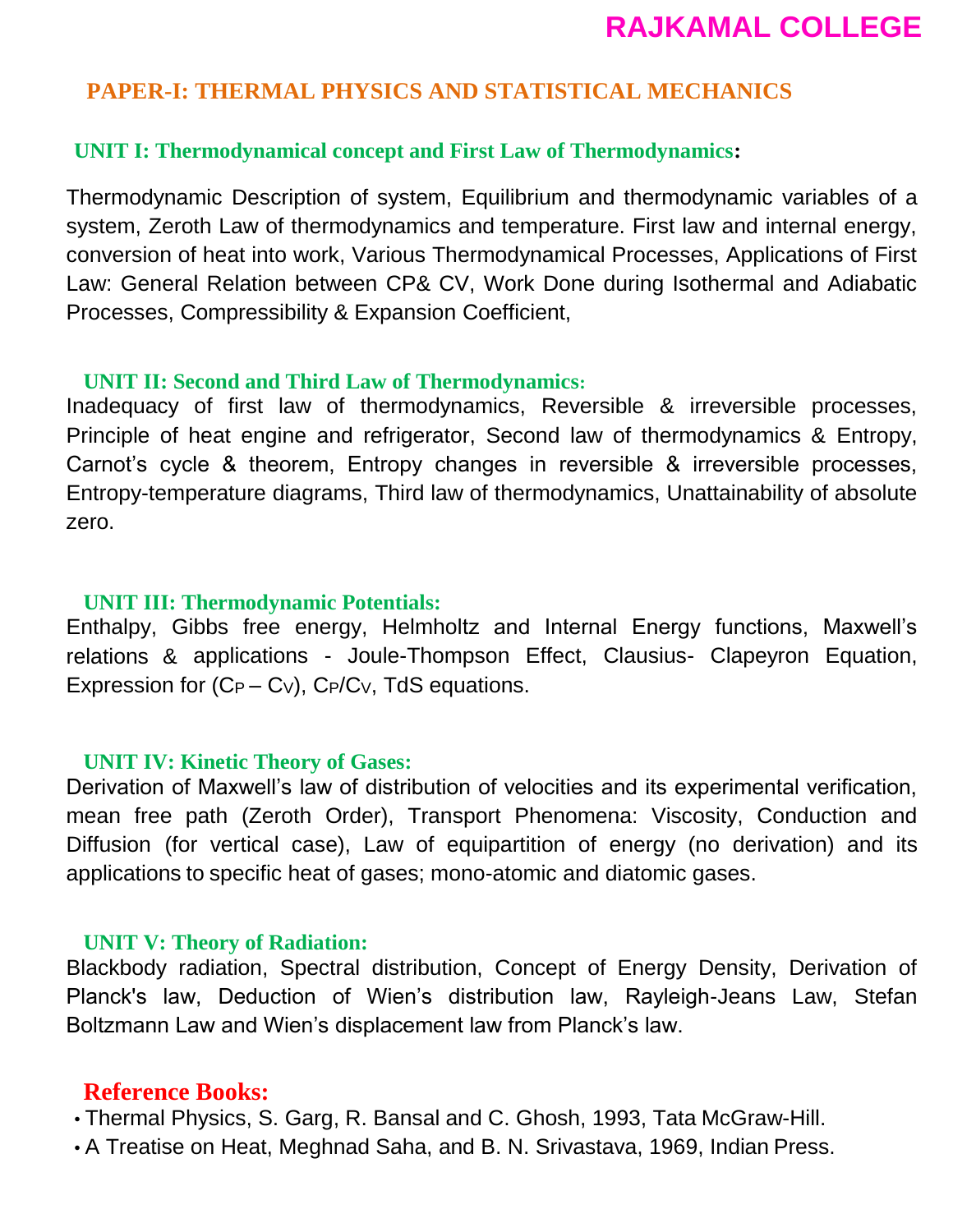- Thermodynamics, Enrico Fermi, 1956, Courier Dover Publications.
- Thermodynamics, Kinetic theory & Statistical thermodynamics, F. W. Sears & G.L.Salinger. 1988, Narosa
- University Physics, Ronald Lane Reese, 2003, Thomson Brooks/Cole.
- Statistical Mechanics, Gupta Kumar, Pragati Prakashan.
- Statistical Mechanics, Satyaprakash, Kedar Nath Ram Nath and Sons.
- Statistical Mechanics, E. S. Rajgopal
- Statistical Physics, F. Rief, Mcgraw Hill.

# **PAPER-II: OPTICS**

# **UNIT I: Geometrical Optics:**

Fermat's Principle: Principle of extremum path and its application to deduce laws of reflection and refraction, Aplantic points of a sphere, Gauss's general theory of image formation: Coaxial symmetrical system, Cardinal points of an optical system, general relationship, thick lens and lens combinations, Lagrange equation of magnification, telescopic combinations, telephoto lens.

## **UNIT II: Optical Instruments:**

Entrance and exit pupils, need for a multiple lens eyepiece, Ramsden's, Hygen's and Gaussiaqn eyepieces, Astronomical refracting telescope, Spectrometer, Aberrations in images: Chromatic aberrations, achromatic combination of lenses in contact and separated lenses, Monochromatic aberrations and their reduction: aspherical mirrors and Schmidt corrector plates, aplantic points, oil immersion objectives meniscus lens.

## **UNIT III: Interference of Light:**

The principle of superposition, two slit interferences, coherence requirement for the sources, optical path retardations.

Division of amplitude and division of wavefront, Fresnel's Biprism, Phase change on reflection: Stokes' treatment,

Interference in Thin Films: parallel and wedge-shaped films, Fringes of equal inclination (Haidinger Fringes); Fringes of equal thickness (Fizeau Fringes), Newton's Rings: measurement of wavelength and refractive index.

Michelson's Interferometer: Idea of formation of fringes and its application for determination of wavelength, Wavelength difference, Refractive index, Visibility of fringes. Fabry Perot interferometer.

## **UNIT IV: Diffraction of Light:**

Fresnel Diffraction: Half-period zones, Zone plate, Fresnel Diffraction pattern of a straight edge, a slit and a wire using half-period zone analysis.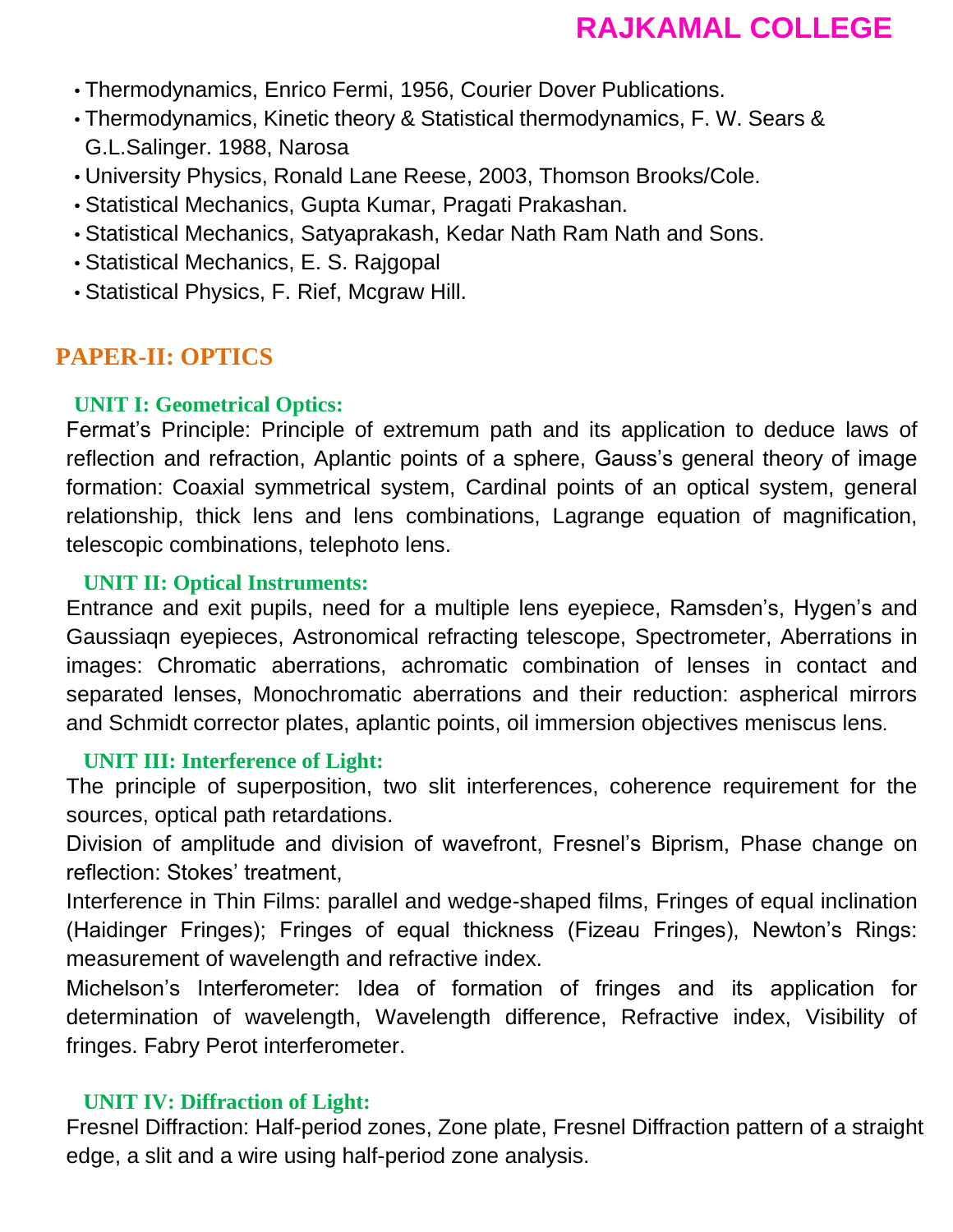Fraunhofer diffraction: Diffraction of a Single slit; Double Slit, Multiple slits and Diffraction grating.

#### **UNIT V: Polarization of Light**

Transverse nature of light waves, Concept of Plane polarized light – production and analysis, Malus law, Brewster's law, Nicol prism, Circular and elliptical polarization, Double refraction. Optical rotation: Rotation of plane of polarization, origin of optical rotation in liquids and in crystals, polarimeter, half shade and biquartz.

#### **Reference Books:**

.

- Fundamentals of Optics, F A Jenkins and H E White, 1976, McGraw-Hill
- Principles of Optics, B. K. Mathur, 1995, Gopal Printing
- Fundamentals of Optics, H. R. Gulati and D.R. Khanna, 1991, R. Chand Publication
- A Textbook of Optics, N. Subramanyam and Brijlal.
- Optics and Atomic Physics, D. P. Khandelwal.
- Physical Optics, A. K. Ghatak.
- Optics, Eugene Hecht, Pearson Publishers.
- Optics, Satya Prakash.

# **PAPER-III: SOLID STATE PHYSICS**

#### **UNIT I: Crystal Structure**

Solids: Amorphous and Crystalline Materials, Lattice with a Basis – Central and Non-Central Elements, Bravais lattice and primitive vectors, Lattice Translation Vectors, Unit Cell (primitive, Wigner-Seitz cell and non-primitive), Seven crystal systems and Fourteen Bravais lattices, sc, bcc and closed packed structures (fcc, hcp and diamond structures), Sodium chloride, Cesium chloride and Zinc blende structures.

Reciprocal Lattice. Types of Lattices. Brillouin Zones. Diffraction of X-rays by Crystals. Bragg's Law. Atomic and Geometrical Factor.

## **UNIT II: Reciprocal Lattice**

Reciprocal lattice: Definitions, examples and properties, Reciprocal lattice as Bravais lattice, Brillouin Zones, Reciprocal lattice of sc, bcc and fcc lattices, Lattice planes and Miller indices, X-Ray Diffraction, Bragg's law, Laue, powder and rotating crystal methods of X-ray diffraction, Introductory electron and neutron diffraction.

#### **UNIT III: Elementary Lattice Dynamics**

Lattice Vibrations and Phonons: Linear Monoatomic and Diatomic Chains, Acoustical and Optical Phonons, Qualitative Description of the Phonon Spectrum in Solids, Dulong and Petit's Law, Einstein and Debye theories of specific heat of solids, T<sup>3</sup> law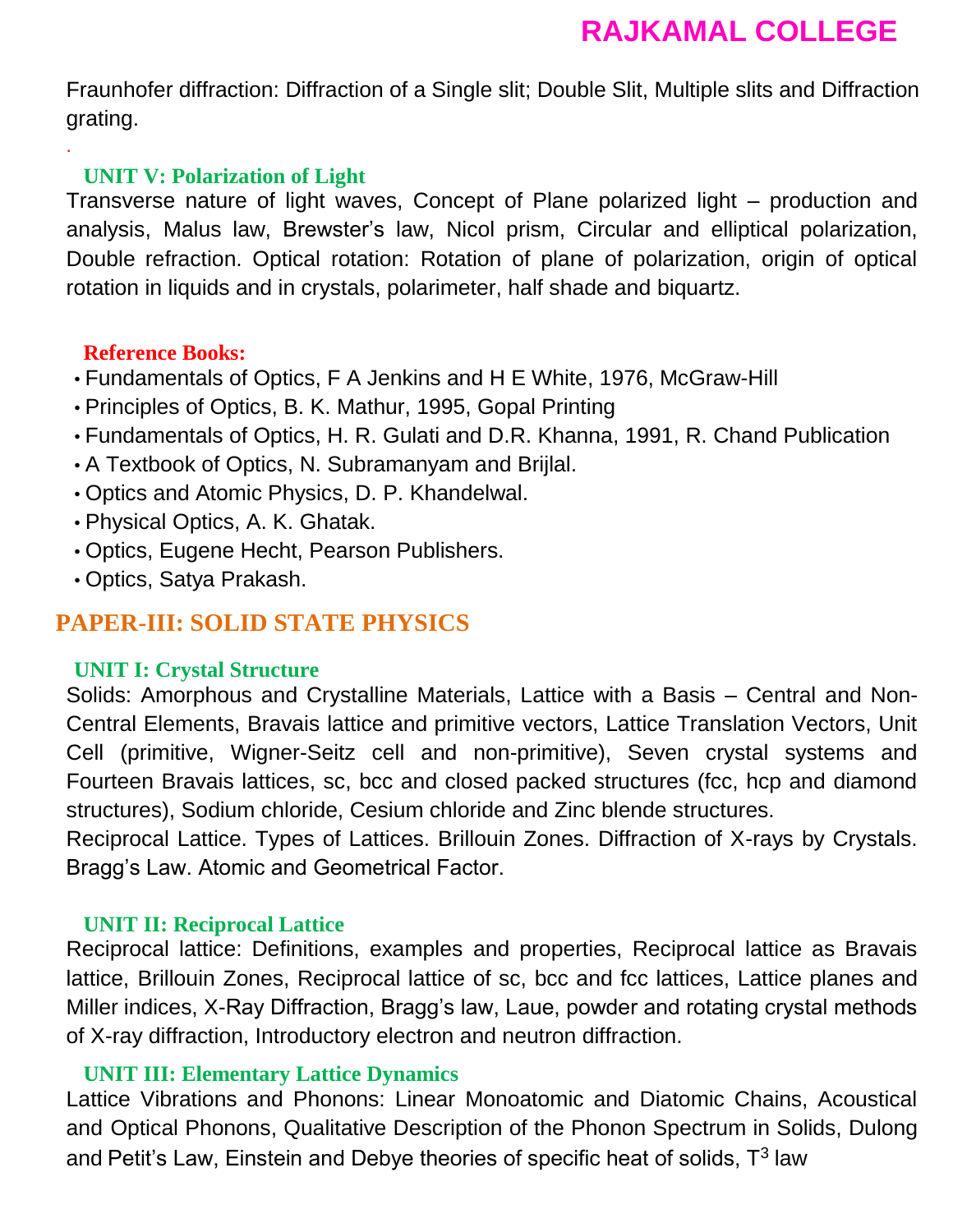## **UNIT IV: Free Electron Theory of Metals**

The outstanding properties of metals, Outline and limitation of Lorentz- Drude Theory, Thermal conductivity, Electrical conductivity, Widemann- Franz relation, Sommerfeld theory of free electrons, Electrical conductivity and Ohms law, Electronic specific heat, Thermoionic emission, escape of electrons from metal, Failures of the free electron Model.

## **UNIT V Elementary band theory**

Kronig Penny model, Band Gaps, Distinction between Conductors, Semiconductors and insulators, intrinsic and extensive semiconductors, P and N type Semiconductors, Conductivity of Semiconductors, mobility, Hall Effect, Hall coefficient.

## **Reference Books:**

- Introduction to Solid State Physics, Charles Kittel, 8th Ed., 2004, Wiley India Pvt. Ltd.
- Elements of Solid-State Physics, J. P. Srivastava, 2nd Ed., 2006, Prentice-Hall of India
- Introduction to Solids, Leonid V. Azaroff, 2004, Tata Mc-Graw Hill
- Solid State Physics, Neil W. Ashcroft and N. David Mermin, 1976, Cengage Learning
- Solid-state Physics, H. Ibach and H Luth, 2009, Springer
- Elementary Solid-State Physics, 1/e M. Ali Omar, 1999, Pearson India
- Solid State Physics, M.A. Wahab, 2011, Narosa Publications

#### **B.Sc. Part-II PHYSICS PRACTICAL LIST (Any Sixteen Experiments as per facilities in the Institution)**

- **1.** To determine the coefficient of thermal conductivity of copper by Searle's Apparatus.
- **2.** To determine the coefficient of thermal conductivity of a bad conductor by Lee and Charlton's disc method.
- **3.** To determine Stefan's Constant.
- **4.** To verify Newton's Law of Cooling.
- **5.** To determine J by Joule's calorimeter.
- **6.** To verify the laws of probability distribution throwing one coin, two coin and ten coin.
- **7.** To show that deviation of probability from theoretical value decreases with increase in number of events.
- **8.** Study of statistical distribution from the given data and to find most probable, average and rms value.
- **9.** Study of random decay of nuclear disintegration and determination of decay constant using dices.